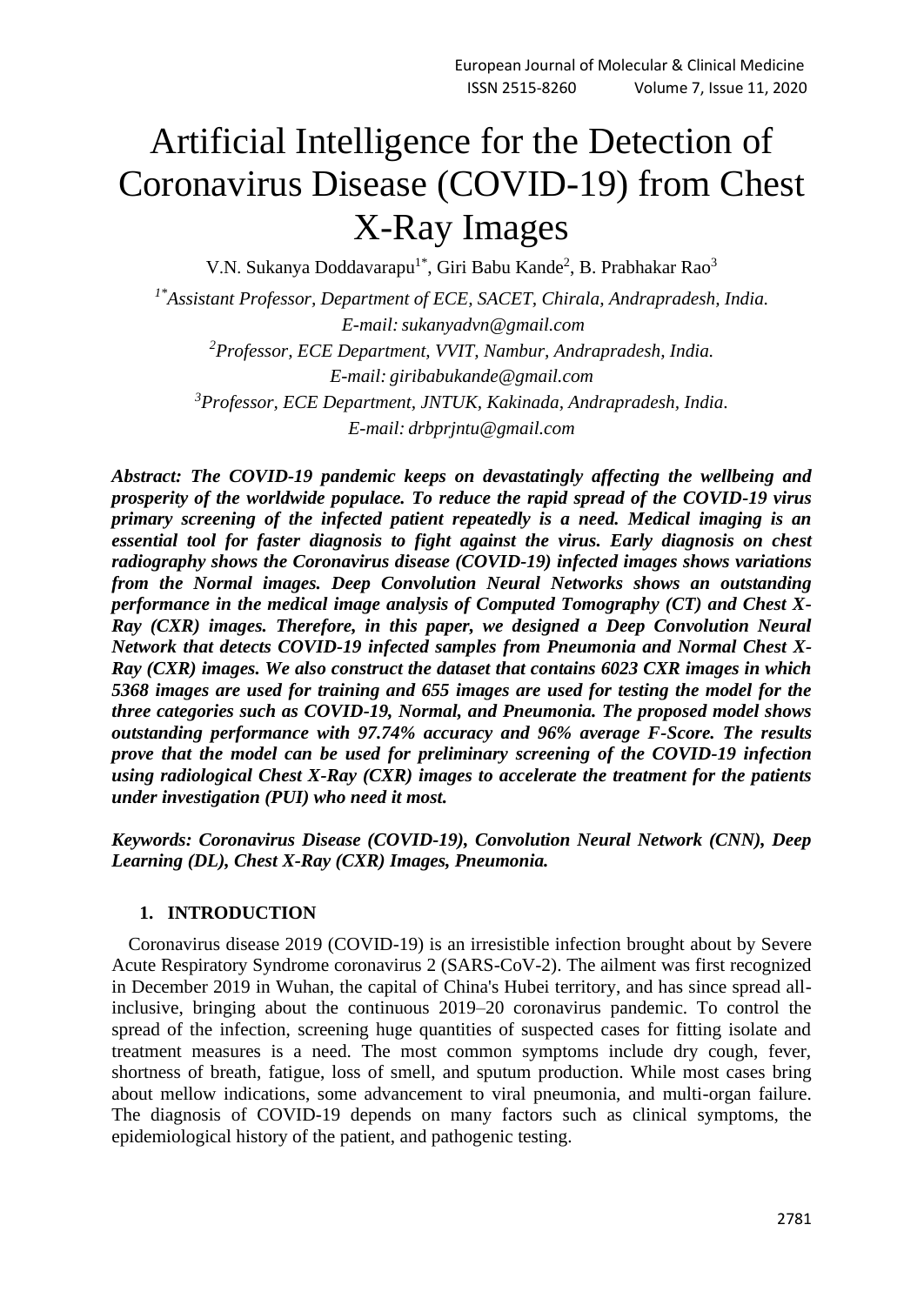European Journal of Molecular & Clinical Medicine ISSN 2515-8260 Volume 7, Issue 11, 2020





The clinical characteristics are non-specific for example [1] an asymptomatic family chest scan results in pneumonia where the pathogenic testing shows positive for the virus. The pathogenic testing Real-Time Reverse Transcription Polymerase Chain Reaction (rRT-PCR) turned as a standard method for the diagnosis of the virus. For this pathogenic test, the respiratory specimens such as Broncho alveolar lavage, sputum are collected from the person under test (PUI). The efficiency of this test depends on several factors including availability of kits in the most affected areas, reproduction of kits, specimen collection methods, nucleic acid extraction methods, and amplification system. To fight against COVID-19 keeping time as constraint another tool for the diagnosis of the virus with rapid triaging, availability, and portability, radiography examination such as CXR or CT imaging can be used for primary screening. Figure 1 shows the chest X-Ray in the posterior-anterior (PA) view of a 65 years old male survived Patient Under Investigation (PUI). Initially in figure 1(a) infiltrate in the upper lobe of the left lung is seen. Figure  $1(b)$ ,  $1(c)$ , and  $1(d)$  show progressive infiltrate in the upper lobe of the left lung and turns to consolidation. Currently, all the COVID-19 Chest X-Rays are collected as discussed in section 4.

COVID-19 cases have similar features with Ground Glass Opacity (GGO) in the initial days to the pulmonary Consolidation in the final stages of infection [2]. Also, CT images of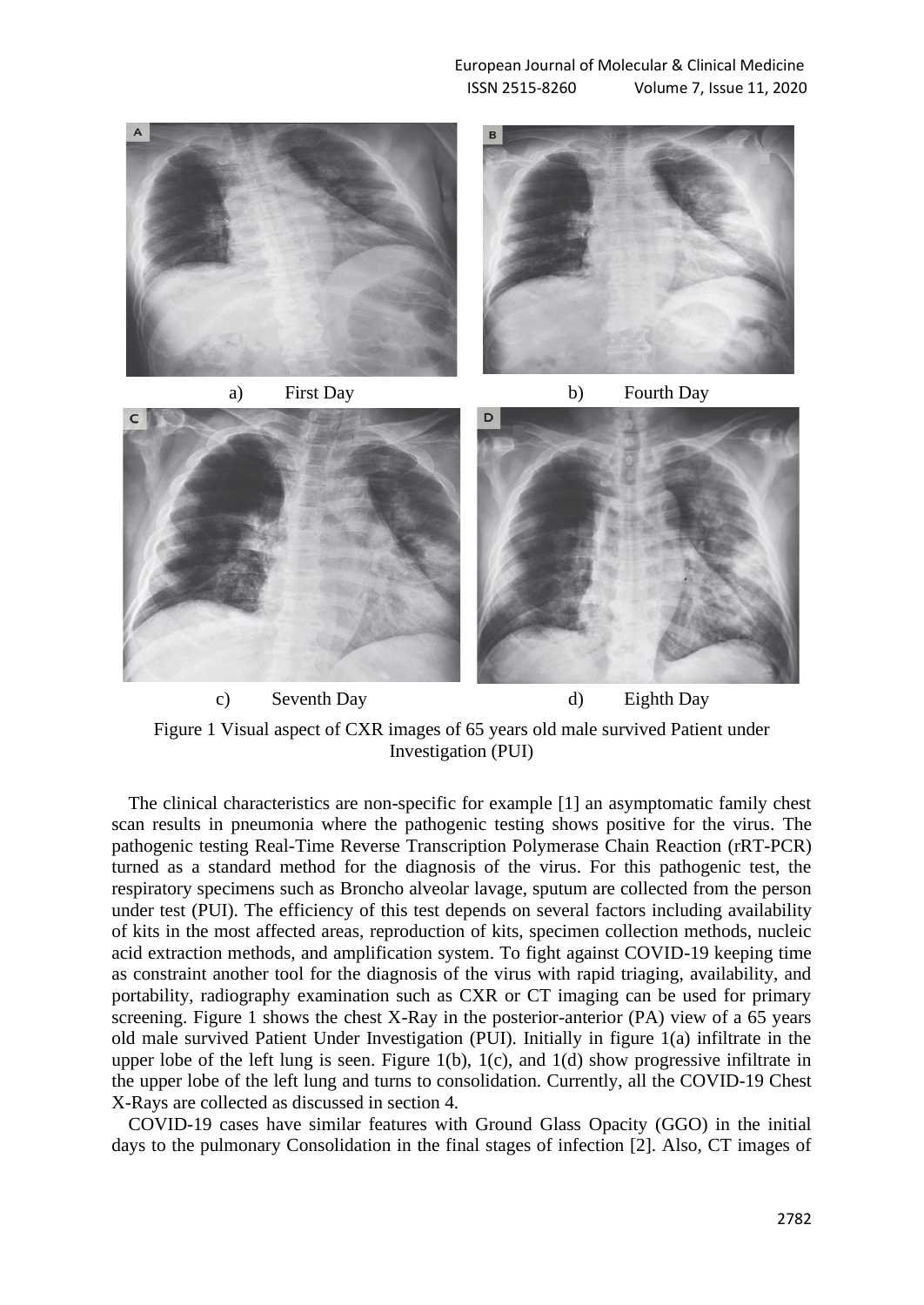various viral Pneumonia are similar and they exhibit the same characteristics with other classes and different characteristics with in the same class of the lung tissue patterns.



Figure 2 Examples of the CXR images for the three classes for the present work

Considering all these for diagnosing the CXR or CT images of COVID-19 cases artificial intelligence system with deep convolution neural networks is used. In the present work, we designed a novel deep convolution neural network for the classification of three categories of lung tissues such as COVID-19, Pneumonia, and Normal. Figure 2. Shows the visual aspect of the three categories of lung tissue patterns.

## **2. RELATED WORK**

Now-a-days deep learning techniques for medical image classification are widely used because of their outstanding performance in extracting the spatial features of the medical images. Rigorous works are carried for the classification of lung tissue patterns from Chest CT images using deep convolution neural networks. Shin [4] employees deep convolution neural networks such as CifarNet [5], AlexNet [6], and GoogleNet [7] for the Computeraided Diagnosis of two problems namely Interstitial Lung Diseases (ILD) classification and thoracoabdominal lymph node (LN) detection. Anthimopolous [8] introduces a model with five convolution layers and three dense layers, Wang [9] introduces a Multi-Scale Rotation-Invariant model (MRCNN) model for the classification of five categories of Lung tissue patterns, Joyseeree [10] introduces fusing learned characteristics from Riesz filters and deep CNN for the lung tissue classification.

With the advent of deep learning methods, very few works are carried for the detection of CoronaVirus Disease (COVID-19) infection from Chest X-Ray (CXR) or Computed Tomography (CT) images. Shuai Wang [11] collected the 453 CT images that contain COVID-19 cases and viral Pneumonia and trained the Inception model with 217 images. The accuracy obtained with the internal testing dataset is 82.9% and the external testing dataset is 73.1%. Linda Wang [12] generated a COVIDx dataset with 13,800 CXR images obtained from 13,725 patients and introduced COVID Net,that is available publicly. Tulin [13] designed a DarkNet and attained a classification accuracy of 87% for multiple classes.

## Our Contribution

We designed a novel deep Convolution Neural Network for the detection of COVID-19 infected Chest X-Ray (CXR) images that are available publicly. The flow diagram representing the classification model is as shown in Figure 3. The major contributions are

1. Collection of COVID-19 cases, Normal, and Pneumonia CXR images which are available publicly.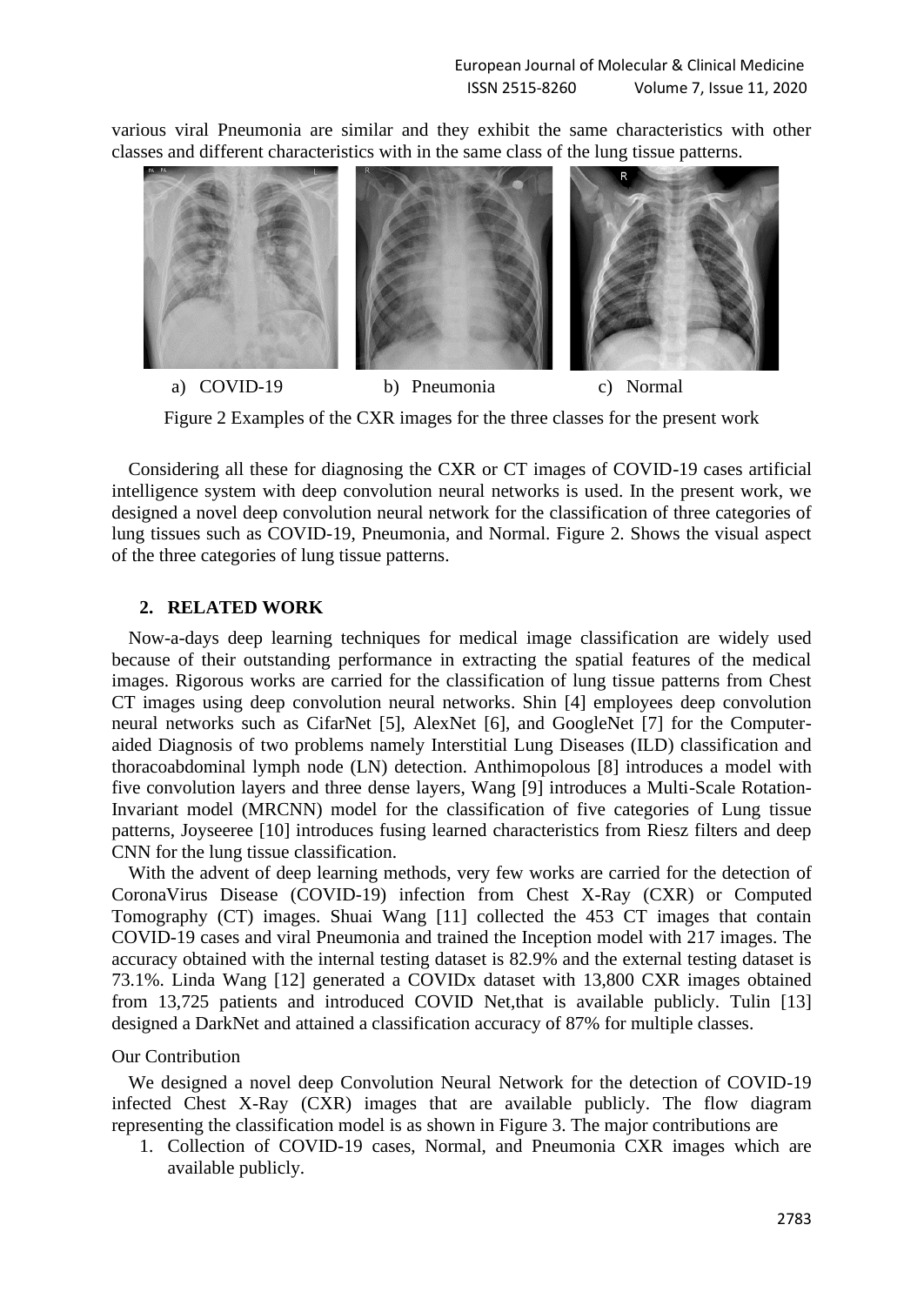- 2. Combining the CXR images for the three classes and construct a dataset for training and testing the proposed model.
- 3. Evaluating the performance of the model in terms of the state-of-the-art.



Figure 3 The flow diagram representing the detection of COVID-19 cases from CXR images of PUI

## **3. METHODS**

In this paper, we introduced a novel deep convolution neural network for the classification of three categories of lung tissue patterns such as the Normal, Pneumonia, and COVID-19 cases from the CXR images. The overall framework of the proposed model is as shown in Figure4. The network used is pre-trained AlexNet [6] which consists of five convolution layers, three maximum pooling layers, and three Fully Connected layers with approximately sixty million parameters. In the network, non-saturated ReLu activation functions are introduced instead of tanh and sigmoid functions for speeding the process of convergence of the network during training. The input layer in the AlexNet [6] is designed with size  $227 \times 227 \times 3$  i.e color images. So, the input CXR images of the three classes of lung tissue patterns are resized to the size of the input layer of the network. Data Augmentation is done in the networks to increase or decrease the size of the feature maps by translation or rotation operations. The last Fully Connected layer maps the feature maps to the corresponding number of classes namely COVID-19, Normal, and Pneumonia. The training of the Convolution Neural Network (CNN) is done in two steps. First, we define a loss function and second we define an algorithm for optimizing the defined loss function. In the present work, the Stochastic Gradient Descent Method (SGDM) algorithm is used by properly tuning the hyperparameters.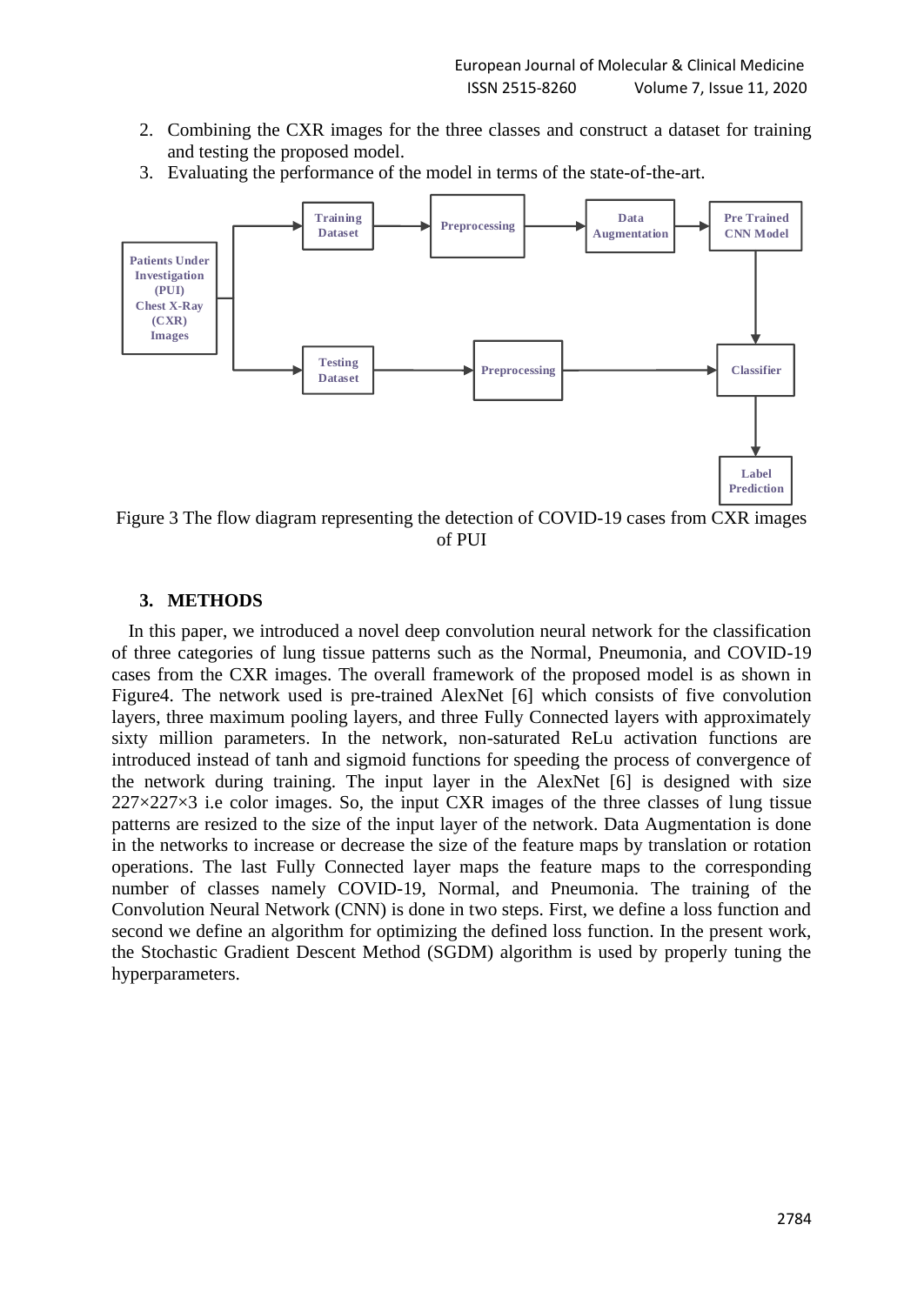

Figure 4 Deep Convolution Neural Network frame work for the detection of COVID-19cases from the CXR images

## **4. EXPERIMENTAL SETUP**

#### Dataset Generation

The pre-trained model is evaluated on the publicly available chest x-ray dataset constructed from the following URL's. COVID-19 cases are available from https://github.com/ieee8023/covid-chestxray-dataset.git and https://github.com/agchung/Figure1-COVID-chestxray-dataset [3]. The dataset consists of 369 images collected nearly from 191 patients in different views. For the present work, posterior-anterior (PA) view chest x-ray images in jpeg format are considered. Normal and Pneumonia chest x-ray images are downloaded from the following linkhttps://www.kaggle.com/paultimothymooney/chest-xray-pneumonia. The dataset consists of 5863 chest x-ray (CXR) images of two categories namely Normal and Pneumonia. By using the above three links the dataset is constructed with 6023 images.

|                       |     | Type   Normal   Pneumonia   COVID-19   Total |     |      |
|-----------------------|-----|----------------------------------------------|-----|------|
| $\text{Train}$   1341 |     | 3875                                         | 152 | 5368 |
| <b>Test</b>           | 234 | 390                                          | -31 | 655  |

Table 1: Overview of the Dataset

The Table 1 gives an overview of the dataset constructed and the distribution of training and testing datasets for the classification of the lung tissue patterns. Clearly from the Figure 5, the availability of the COVID-19 cases is less. In the database, the images are named in the format filename\_image format. The filename contains the patient under investigation (PUI) name, year, and location. The age of patients are varying nearly  $55\pm 15$  and more males gets infected compared to female.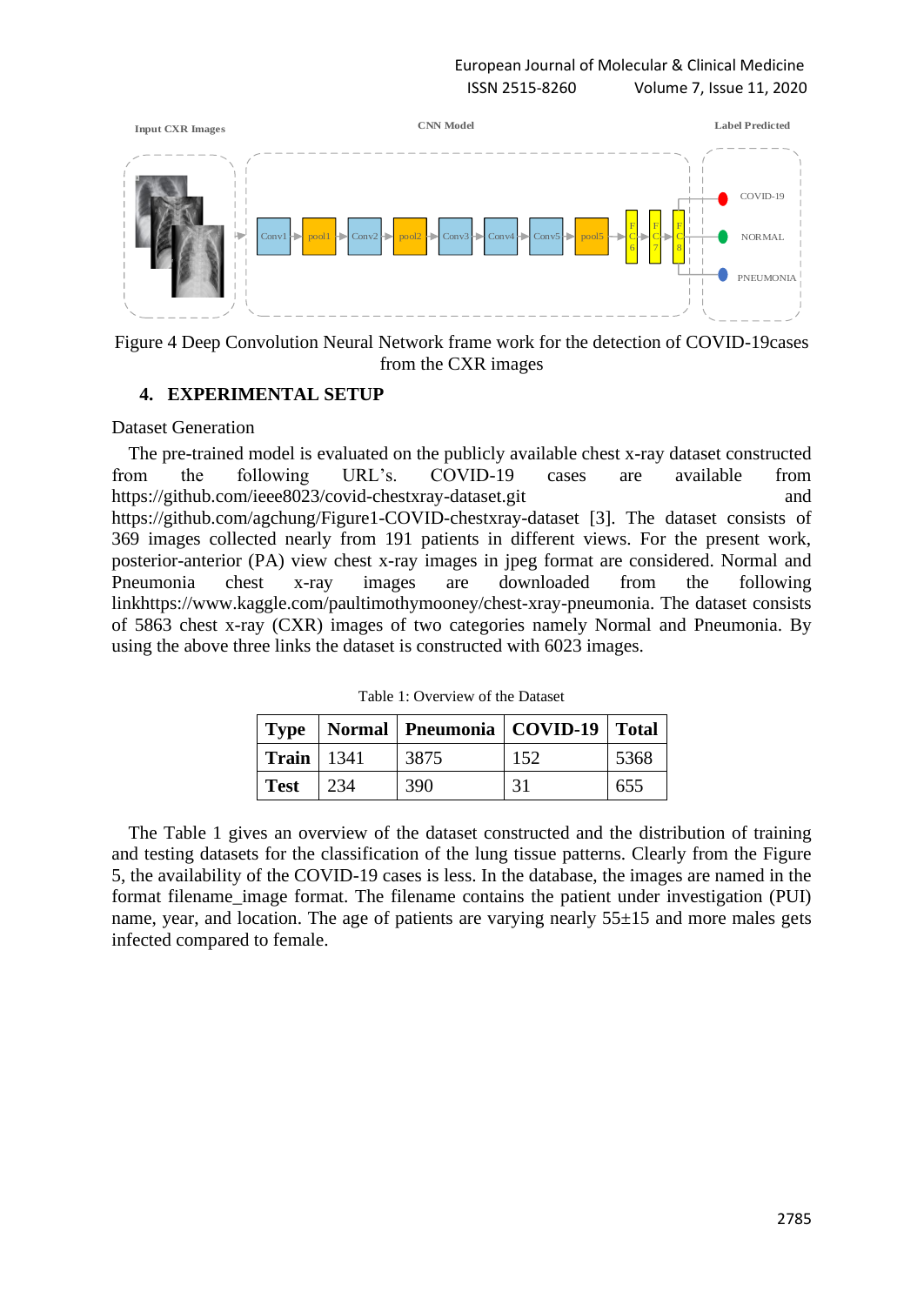

Figure 5 Chest X-Ray (CXR) image distribution for each disease. Left side corresponds to training data and Right side corresponds to testing data

## Implementation

The proposed deep convolution neural network has an input layer size of  $227 \times 227 \times 3$ , as a result, we have to resize the CXR images in the dataset. Data Augmentation is done through reflection and translation operation to decrease the feature maps. The hyperparameters are tuned before training the model. Stochastic Gradient Descent Method (SGDM) algorithm is used for minimizing the loss function, the minimum batch size is set as 15, initial learning rate  $1 \times e^{-4}$ , and number iterations per epoch as 269. The proposed model is executed on Matlab R2019a software with an I7 processor CPU and 1TB RAM.

## Performance Metrics

The proposed Deep Convolution Neural Network for the classification of the three cases of lung tissue patterns is evaluated with the following metrics for a better understanding of the performance of the model.

**a) Accuracy:** It is defined as the ratio of the total correctly predicted classes to the total actual classes.

$$
Accuracy = \frac{TP + TN}{TP + TN + FP + FN}
$$
 (1)

**b) Sensitivity:** It is defined as the ratio of the correctly predicted cases per class to the total actual cases per class.

$$
sensitivity = \frac{TP}{TP+FN}
$$
 (2)

**c) Specificity:** It defines the ratio of the negative classes that are correctly discriminated.

$$
Specificity = \frac{TN}{TN + FP}
$$
 (3)

**d) Positive Prediction Value (PPV):** It is defined as the ratio of the correctly predicted cases per class to the total predicted cases per class.

$$
PPV = \frac{TP}{TP + FP} \tag{4}
$$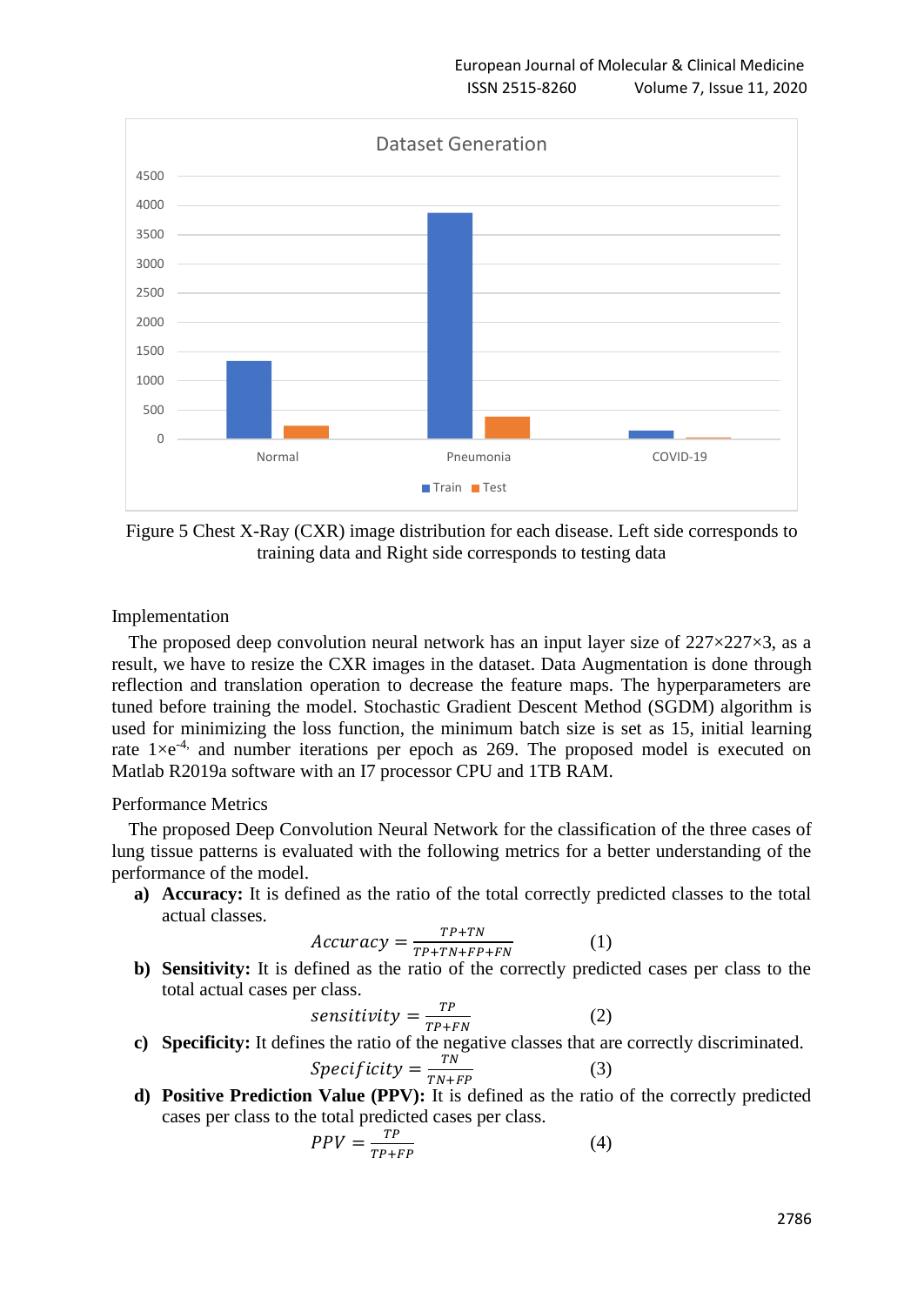**e) F-Score:** It is used to compare the similarity and diversity of the model and is defined as follows.

$$
F - Score = \frac{2TP}{2TP + FP + FN} \tag{5}
$$

Where TP- True Positive, TN- True Negative, FP-False Positive, and FN- False Negative values obtained from the confusion matrix.

# **5. RESULTS AND DISCUSSIONS**



Figure 6 Confusion Matrix for the proposed model evaluated on the dataset constructed from CXR images

Here we analyze the lung tissue classification results using our proposed model. The figure shows the confusion matrix for the three classes COVID-19, Normal, and Pneumonia. The model shows outstanding performance with an overall accuracy of 97.74%.

The error rate per class is also less than 2.5%. There exists misclassification among COVID-19 cases and Pneumonia, Normal and Pneumonia. 5.7% cases of Pneumonia falsely classified as COVID-19 cases as we know some the viral Pneumonia cases exhibit similar features with the COVID-19 cases. Opacity (GGO) in initial stages turns to consolidation in final stages in COVID-19 cases that Ground Glass. From the confusion matrix, we can conclude COVID-19 infection shows large variation to the pneumonia.

| <b>Performance Measure</b>       | <b>Normal</b> | Pneumonia | COVID-19 |
|----------------------------------|---------------|-----------|----------|
| <b>Sensitivity</b>               | 0.9726        | 0.9827    | 0.9428   |
| <b>Specificity</b>               | 0.9846        | 0.9725    | 0.9981   |
| <b>Positive Prediction Value</b> | 0.9559        | 0.9896    | 0.9167   |
| <b>Negative Prediction Value</b> | 0.9905        | 0.9550    | 0.9987   |
| <b>F-Score</b>                   | 0.9642        | 0.9861    | 0.9295   |

Table 2: Performance of the model in terms of state-of-art

The Table 2 summarizes the classification results of the proposed model in terms of the performance metrics as mentioned in section4. The model shows the average true positive rates of 96.6%. Clearly, from the table the sensitivity of COVID-19 cases is less compared to the remaining two this is because of the fewer CXR images availability.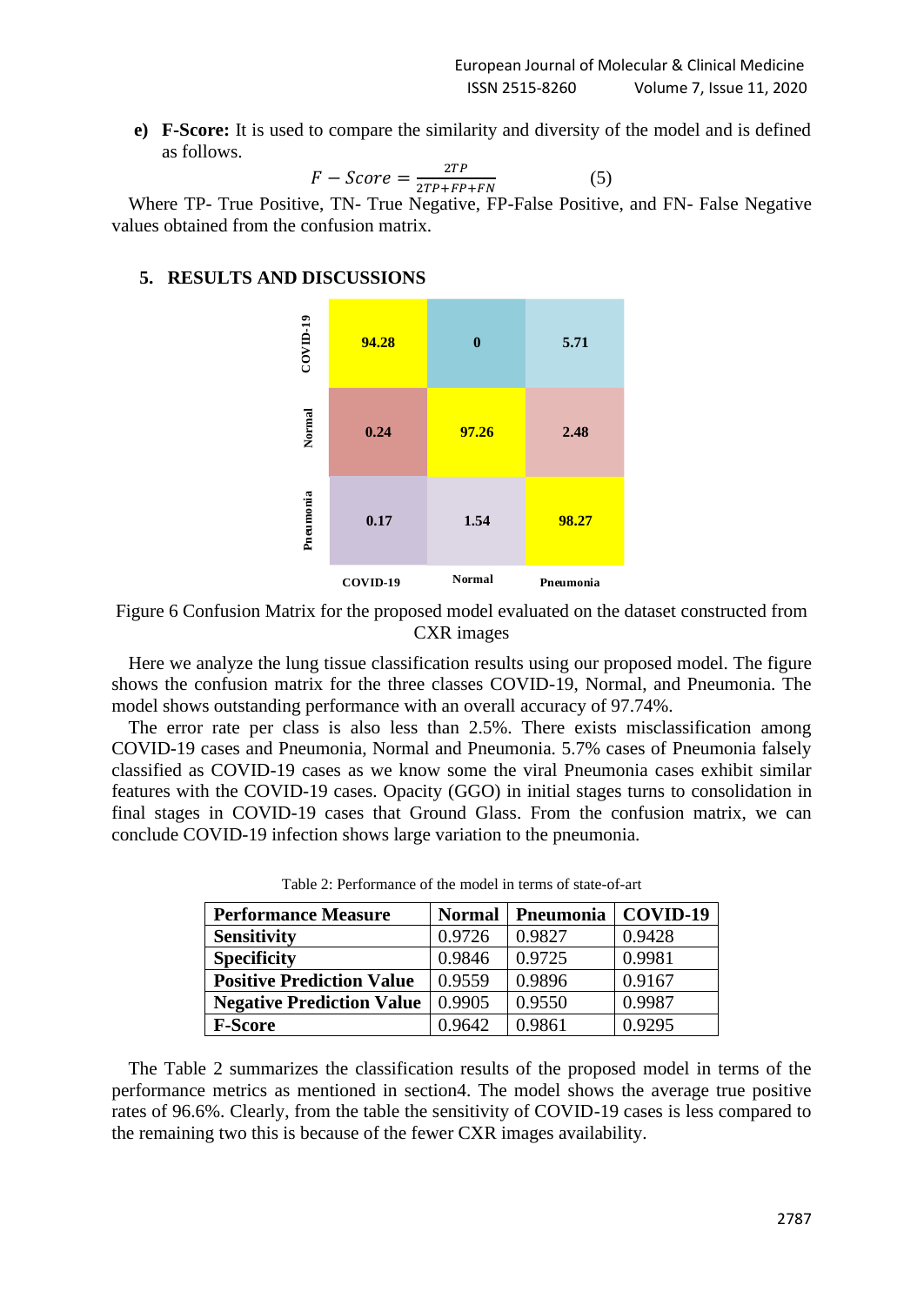

Figure 7 Loss and Accuracy during training the model

The positive predictive value of Normal and Pneumonia are high compared to COVID-19 cases because of the availability of more number of CXR images. Some additional information in terms of Loss and Accuracy curves is as shown in Figure 7. The red descending curve shows the loss curve and the blue ascending curve shows the accuracy curve corresponding to the loss function values during training the proposed model.

## **6. CONCLUSION**

In this paper, we designed a deep Convolution Neural Network for detecting COVID-19 cases from Pneumonia and Normal Chest X-Ray (CXR) images. The model used is pretrained AlexNet with five convolution layers, three maximum pooling layers, and three Fully Connected layers. We also described the dataset constructed for training and testing the model. The dataset consists of 6023 Chest X-Ray (CXR) images in which 5368 images are used for training and 655 images are used for testing. The model shows an outstanding performance in terms of the state-of-the-art when evaluated on the publicly available dataset constructed. The real-time Reverse Transcription Polymerase Chain Reaction (rRT-PCR) is a standard method for the diagnosis of the Coronavirus disease (COVID-19), we hope the proposed Convolution Neural Network can be used for the primary screening of the infected patients for faster diagnosis since the COVID-19 infection exhibits large variation to the Pneumonia. The sensitivity of the COVID-19 cases is less compared to Normal and Pneumonia because of the availability of fewer samples. In the future, we will extend to more number of images for better classification results.

## **7. REFERENCES**

[1] Wang D, Hu B, Hu C, Zhu F, Liu X, Zhang J, et al. " Clinical Characteristics of 138 Hospitalized Patients With 2019 Novel Coronavirus-Infected Pneumonia in Wuhan, China", Jama 2020.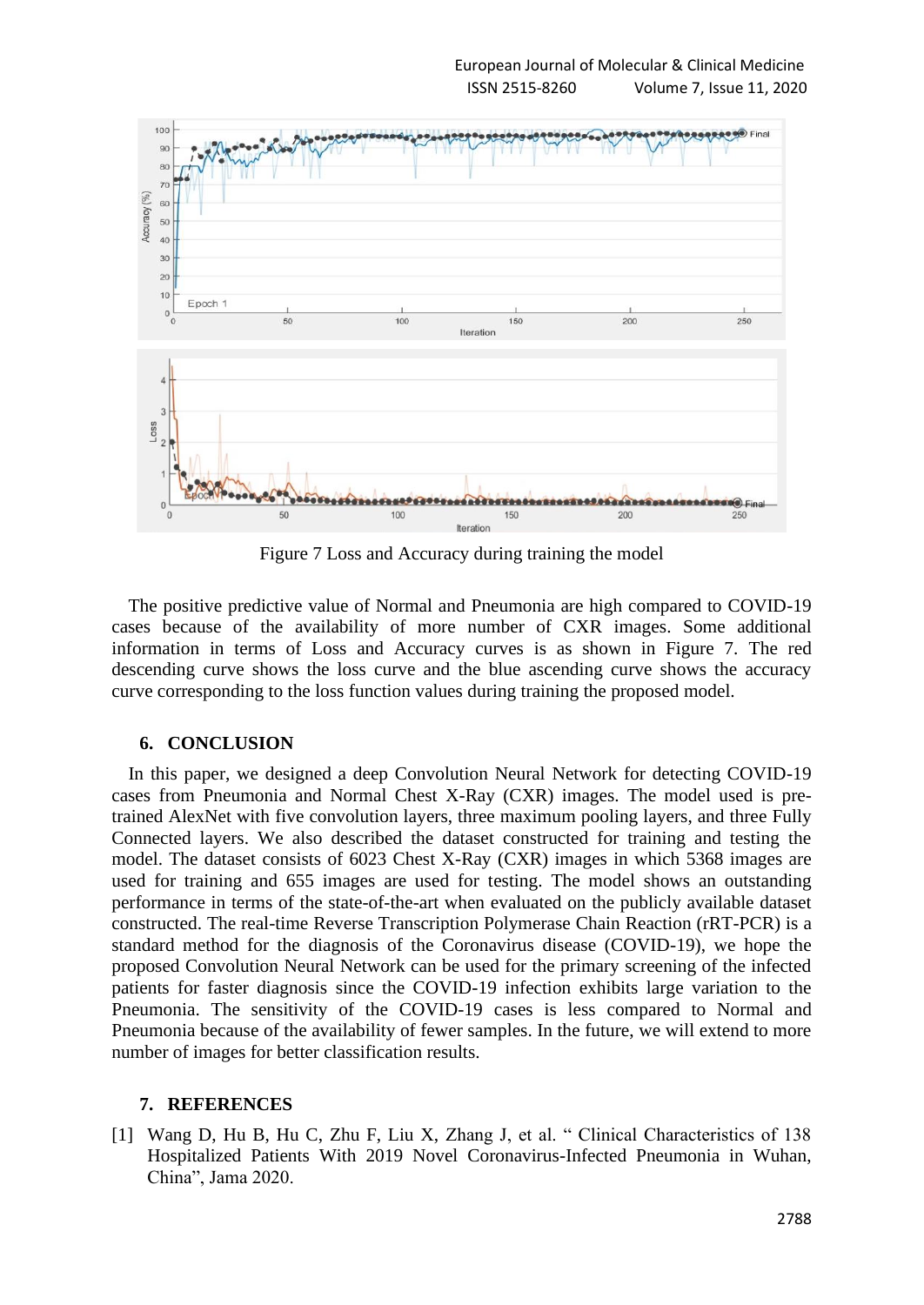- [2] J.P. Cohen, P. Morrison, and L. Dao, "COVID-19 Image Data Collection," 2020.
- [3] Chung et. al. Figure 1 COVID-19 chest x-ray data initiative. https://github.com/agchung/Figure1-COVID-chestxray-dataset, 2020.
- [4] H. Shin, H.R. Roth, M. Gao, "Deep Convolution Neural Network for Computer-Aided Detection: CNN Architectures, Dataset Characteristics and Transfer Learning", *IEEE Trans. Medical imaging, 2016.*
- [5] A. Krizhevsky, I. Sutskever, and G.E. Hinton, "Imagenet classification with deep convolutional neural networks," in *NIPS, 2012.*
- [6] A. Krizhevsky, "Learning multiple layers of features from tiny images," in *Master's Thesis. Dept. of Comp. Science, University of Toronto, 2009.*
- [7] C. Szegedy, W. Liu, Y. Jia, P. Sermanet, S. Reed, D. Anguelov, D. Erhan, and A. Rabinovich, "Going deeper with convolutions," in *IEEE Conf. on CVPR, 2015.*
- [8] M. Anthimopoulos, S. Christodoulidis, L. Ebner, A. Christe, and S. Mougiakakou, "Lung Pattern Classification for Interstitial Lung Diseases Using a Deep Convolutional Neural Network," *IEEE Trans. Med. Imaging*, vol. 35, no. 5, pp. 1207-1216, 2016.
- [9] Q. Wang, Y. Zheng, G. Yang, W. Jin, X. Chen, and Y. Yin, "Multi-Scale Rotation Invariant Convolutional Neural Networks for Lung Texture Classification, "*Journal of Biomedical and Health Informatics,*2017.
- [10] R. Joyseeree, S. Otalora, H. Muller, "Fusing Learned Representations from Riesz filters and Deep CNN for lung tissue classification", *Medical Image Analysis,* 56 (2019), pp. 172-183.
- [11] S. Wang, B. Kang, J. Ma, X. Zeng, and M. Xiao, "A deep learning algorithm using CT images to screen for Corona Virus Disease (COVID-19)," *pp. 1–19, 2020.*
- [12] L. Wang, Z.Q. Lin, and A. Wong, "COVID-Net : A Tailored Deep Convolutional Neural Network Design for Detection of COVID-19 Cases from Chest X-Ray Images."
- [13] T. Ozturk, M. Talo, E. Azra, U. Baran, O. Yildirim, and U. R. Acharya, "Automated detection of COVID-19 cases using deep neural networks with X-ray images," *Comput. Biol. Med.*, vol. 121, no. April, p. 103792, 2020.

# **AUTHOR BIBLIOGRAPHY**



**V.N. Sukanya Doddavarapu** is a Ph.D. student of Jawaharlal Nehru Technological University, Kakinada, and working as Assistant Professor of Electronics and Communication Department in St.Ann's College of Engineering and Technology, chirala. She received her Master's degree in VLSI & ES in the year 2012 from Jawaharlal Nehru Technological University, Kakinada, and Bachelor's degree in Electronics and

Communication Engineering in the year 2008 from Acharya Nagarjuna University, A.P, India. Her research interests focus on medical image processing, with specific emphasis on the classification of various lung tissue patterns from CT scan images.



**Dr. Giri Babu Kande** is a Professor and Principal i/c of Electronics and Communication Department in Vasireddy Venkatadri Institute of Engineering and Technology, Guntur. He has teaching experience of about 21 years. His research interests include digital image processing, Machine Learning, and Computer Vision. He received his Ph.D. degree in Digital Image Processing from Jawaharlal Nehru Technological University,